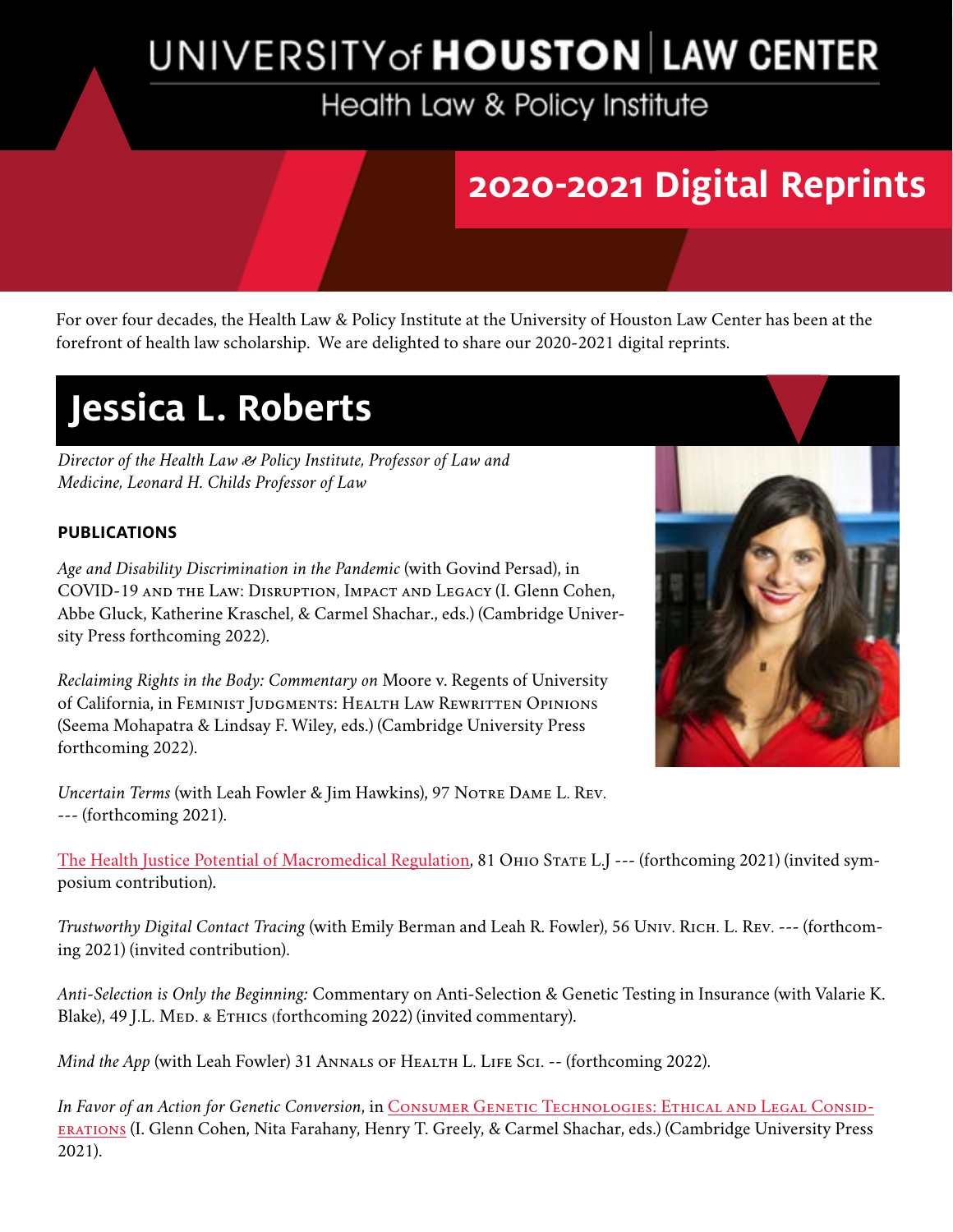*[Introduction to the 2020 Frankel Lecture](https://houstonlawreview.org/article/22267-introduction)*, 58 HOUSTON L. REV. 807 (2021).

*[Does the Law Require Reinterpretation and Return of Revised Genomic Results?](https://www.ncbi.nlm.nih.gov/pmc/articles/PMC8107115/)* (with Ellen Wright Clayton, Paul S. Appelbaum, Wendy K. Chung, Gary E. Marchant, & Barbara J. Evans), GENETICS IN MEDICINE (2021).

*[Can Clinical Genetics Laboratories be Sued for Medical Malpractice?](https://lawecommons.luc.edu/cgi/viewcontent.cgi?article=1481&context=annals)* (with Alexandra L. Foulkes, Paul S. Appelbaum, Wendy K. Chung, Ellen Wright Clayton, Barbara Evans, & Gary E. Marchant), 29 ANNALS HEALTH L. & LIFE SCI. 153 (2020) (selected for symposium issue from call for papers).

*[When Health-Tech Companies Change Their Terms of Service](https://science.sciencemag.org/content/sci/367/6479/745.full.pdf?ijkey=ORB6NP1i8YtBQ&keytype=ref&siteid=sci)* (with Jim Hawkins), Policy Forum, 367 Science 745 (February 2020).

*[How to be a Mentor in Three Scenes: Tribute to Karen Rothenberg](https://digitalcommons.law.umaryland.edu/cgi/viewcontent.cgi?article=1374&context=jhclp)*, 22 J. OF HEALTH CARE L. & POL'Y 159 (2020) (invited symposium contribution).

*[Genetic Race? DNA Ancestry Tests, Racial Identity, & the Law](https://live-columbia-law-review.pantheonsite.io/wp-content/uploads/2020/11/Jones-Roberts-Genetic_Race-DNA_Ancestry_Tests_Racial_Identity_and_the_Law.pdf)* (with Trina Jones), 120 Colum. L. Rev. 1929 (2020).

*[Genetic Duties](https://urldefense.com/v3/__http://r20.rs6.net/tn.jsp?f=001SvuZm_ocJjraK1yRjFhkErch6LDnMIDNqMMnWVdXoi5fdcaawDwNYSDEmNGExp-ZzhY1CeQKiUXptpi8TdgIp-P9b9ZUepfnAbiCUiWmDan_b6qHvnw4NmCpYIMeZc8eSIH1akQEsTFt1VOwFg1Z2Ea5Rru4gBs111_TnEdQdOAweg4Lcwm_V9oWZA_qQk8pcZ-dcoRCpoOtZPV0ZzBPIP7nM8Wgw6N2F54WrgnX7D5Kw9ijU8jk5g==&c=Pk222NOiB_jSM9SZMAVwmPMVzWX22ftMYrVXM_MvxRYvciFp7Gf8yQ==&ch=A0Qqxfv7Cpn4vAfgNGGiVw-Si7sqKHMagX7RAaJBOhiEtE3RsMz4CQ==__;!!LkSTlj0I!VNFuG-Jd-Aeb79sbJxL8A4gzdVCoBGjExbKMvOZ-R-Vf8R5xiMvup6DUDNOclnYJDd8$)* (with Alexandra L. Foulkes), 62 Wm. & Mary L. Rev. 143 (2020).

### **Jessica L. Mantel**

*Co-Director of the Health Law & Policy Institute, Professor of Law, and George A. Butler Legal Research Professor*

#### **PUBLICATIONS**

Patient Referral Failures (with Leah Fowler) HEALTH MATRIX (forthcoming).

*[Leveraging Community-Based Integrated Health Teams to Meet the Needs of Vulnera](https://lawecommons.luc.edu/cgi/viewcontent.cgi?article=1498&context=annals)[ble Populations in Times of Crisis](https://lawecommons.luc.edu/cgi/viewcontent.cgi?article=1498&context=annals)*, 30 Annals of Health L. & Life Sci. 133 (2021).

*[Protecting Disabled and Aged Patients from Discriminatory Triage Protocols](https://blog.northwesternlaw.review/?p=1938)*, Nw. U. L. Rev. of Note (Nov. 18, 2020).

*[Thinking Outside the Silos: Information Sharing in Medical-Legal Partnerships](https://www.tandfonline.com/doi/abs/10.1080/01947648.2020.1854135?journalCode=ulgm20)* (with Leah Fowler), 40 J. LEGAL MED. 369 (2020).



*[A Qualitative Study of the Promises and Perils of Medical Legal Partnerships](https://papers.ssrn.com/sol3/papers.cfm?abstract_id=3694038),* 12 Northeastern L. Rev. 186 (2020) (co-authored with Leah Fowler) (selected from call for papers).

Access to Affordable Care, in THE PATIENT AND THE HEALTH CARE SYSTEM: A GUIDE TO HIGH-QUALITY CARE (Pranavi Sreeramoju, Alexis Snyder, Beverly Hardy-Decuir, Gary Reed, Lynne Kirk, Stephen Weber eds., 2020).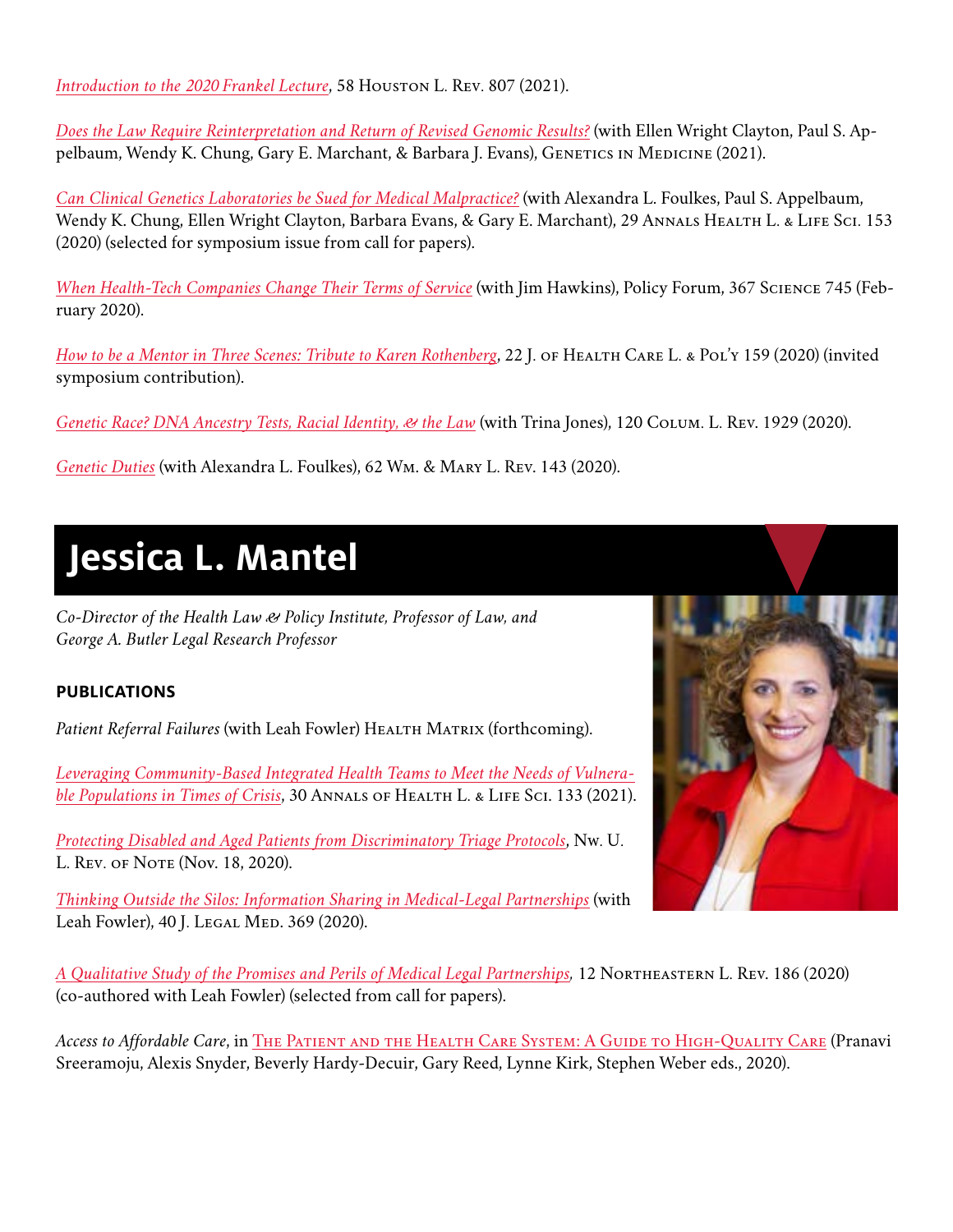## **Valerie Gutmann Koch**

*Co-Director of the Health Law & Policy Institute, Assistant Professor of Law*

#### **PUBLICATIONS**

*Previvors*, 49(3) F<sub>LA</sub>. S<sub>T</sub>. U. L. Rev. \_\_ (forthcoming).

*[Preimplantation Genetics: Liabilities and Limitations](https://global.oup.com/academic/product/reproductive-ethics-in-clinical-practice-9780190873028?cc=us&lang=en&#)*, in REPRODUCTIVE ETHICS in Clinical Practice (Julie Chor and Katie Watson, eds.) (2021).

*[Reciprocity and Liability Protections During the Covid-19 Pandemic](https://www.ncbi.nlm.nih.gov/pmc/articles/PMC8207016/)* (with Diane E. Hoffmann), 51(3) The Hastings Center Report 5-7 (2021).

[Open Notes: Legal and Ethical Issues](https://www.mdedge.com/gihepnews/article/245830/mixed-topics/open-notes-legal-issues), THE NEW GASTROENTEROLOGIST (2021).

*[Crisis Standards of Care and State Liability Shields](https://digital.sandiego.edu/sdlr/vol57/iss4/5/)*, 57(4) San Diego L. Rev. 973 (2021).

*[COVID in NYC: What New York Did, and Should Have Done](https://www.tandfonline.com/doi/full/10.1080/15265161.2020.1777350)* (with Susie A. Han), 7 Am. J. Bioethics 153 (2020).

*[Clinical and Ethical Considerations in Allocation of Ventilators in an Influenza Pandemic or Other Public Health Disaster:](https://www.cambridge.org/core/journals/disaster-medicine-and-public-health-preparedness/article/clinical-and-ethical-considerations-in-allocation-of-ventilators-in-an-influenza-pandemic-or-other-public-health-disaster-a-comparison-of-the-2007-and-2015-new-york-state-ventilator-allocation-guidelines/277BB3C5CC9EC9567E528516FBD2A5CD)  [A Comparison of the 2007 and 2015 New York Ventilator Allocation Guidelines](https://www.cambridge.org/core/journals/disaster-medicine-and-public-health-preparedness/article/clinical-and-ethical-considerations-in-allocation-of-ventilators-in-an-influenza-pandemic-or-other-public-health-disaster-a-comparison-of-the-2007-and-2015-new-york-state-ventilator-allocation-guidelines/277BB3C5CC9EC9567E528516FBD2A5CD)* (with Susie A. Han), DISASTER MED. & Pub. Health Preparedness 1 (2020).

# **Seth J. Chandler**

*Law Foundation Professor of Law*

#### **PUBLICATIONS**

*Transforming Data into Information: the Wolfram Language*, Wolfram Media, Inc. (forthcoming).

#### **OTHER WORKS**

The following are documented functions that are placed in the Wolfram Function Repository after peer review.

[Negative Coordinate Marginal Distribution](https://resources.wolframcloud.com/FunctionRepository/resources/NegativeCoordinateMarginalDistribution/) (July 2021).

[WeakPathGraphs edges](https://resources.wolframcloud.com/FunctionRepository/resources/WeakPathGraphs/) (July 2021).

[ROCPoints3D](https://resources.wolframcloud.com/FunctionRepository/resources/ROCPoints3D/?i=ROCPoints3D&searchapi=https%3A%2F%2Fresources.wolframcloud.com%2FFunctionRepository%2Fsearch) (April 2021).

[FirstOrderCorrelation](https://resources.wolframcloud.com/FunctionRepository/resources/FirstOrderCorrelation/?i=FirstOrderCorrelation&searchapi=https%3A%2F%2Fresources.wolframcloud.com%2FFunctionRepository%2Fsearch) (March 2021).